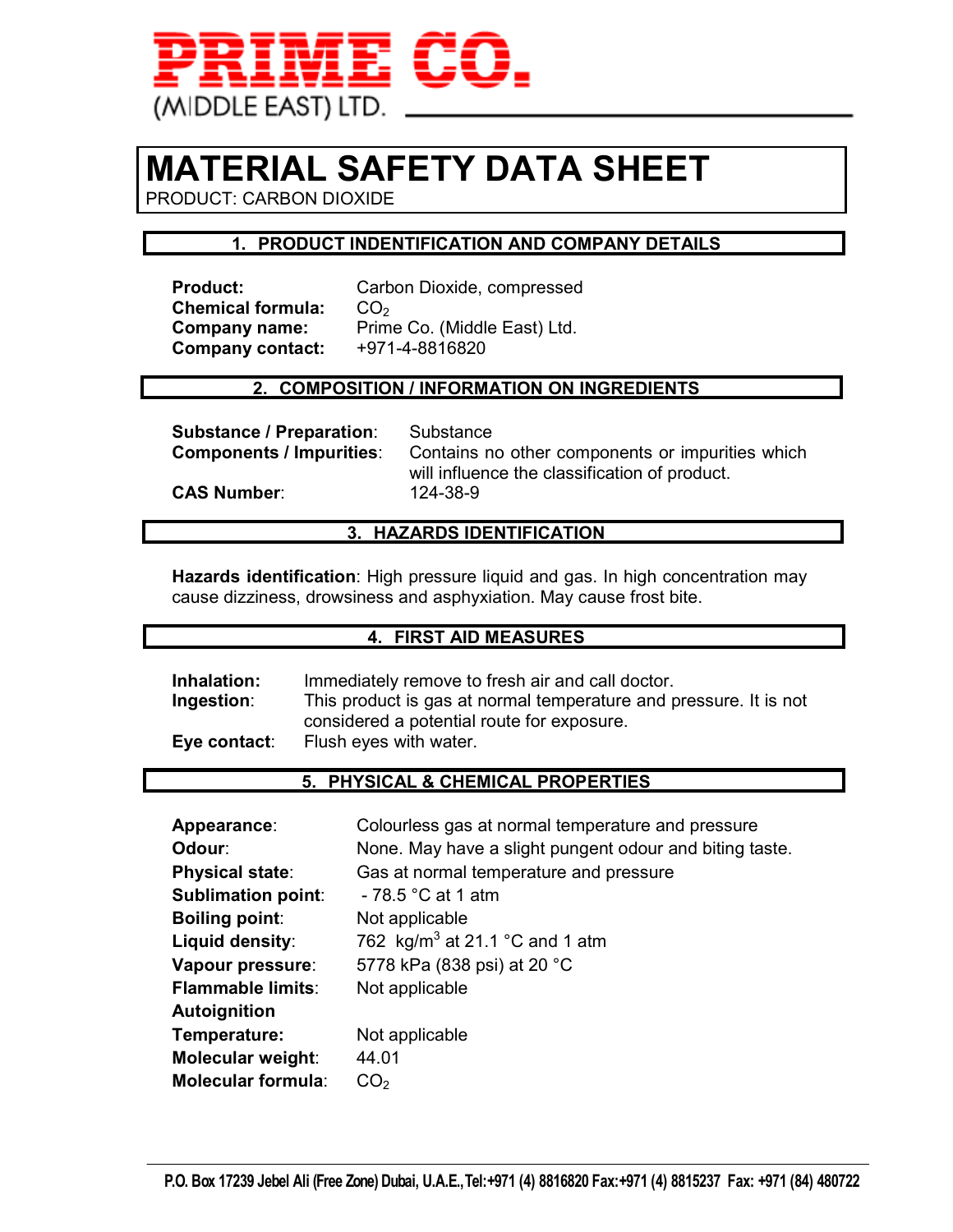

# **6. FIRE FIGHTING MEASURES**

**Flammable Properties**: Nonflammable.

**Suitable extinguishing media**: Carbon dioxide cannot catch fire. Use media appropriate for surrounding fire.

**Products of combustion**: None

**Specific methods**: Heat of fire can build pressure in cylinder, hence move away from container. Immediately cool cylinder using water.

**Special protective equipment for firefighting**: Use self contained breathing apparatus.

# **7. STABILITY AND REACTIVITY**

**Chemical stability:** Stable under normal conditions.

**In compatible materials:** Alkali metals, alkaline earth materials, metal acetylides.

#### **8. TOXICOLOGICAL INFORMATION**

Carbon dioxide is an asphyxiant.

#### **9. ECOLOGICAL INFORMATION**

**Ecotoxicity**: No known effects

#### **10. DISPOSAL PROCEDURES**

Do not attempt to dispose of residual or unused quantities. Return cylinder to supplier.

# **11. ACCIDENTAL RELEASE MEASURES**

**Personal precautions**: Carbon dioxide is an asphyxiant. Shut off valve if without risk. Move cylinder to well ventilated area. Evacuate area and ensure adequate ventilation.

**Environmental precautions**: Keep personnel away. Try to stop release.

#### **12. HANDLING AND STORAGE**

**Precautions to be taken in handling**: Protect cylinders from damage. Do not drag, slide, roll or drop cylinders. Never attempt to lift cylinders by its cap as the cap is intended to protect the valve. Slowly open valve. Close cylinder valve after each use and keep closed even when cylinder is empty. Never apply heat or flame to any part of cylinder.